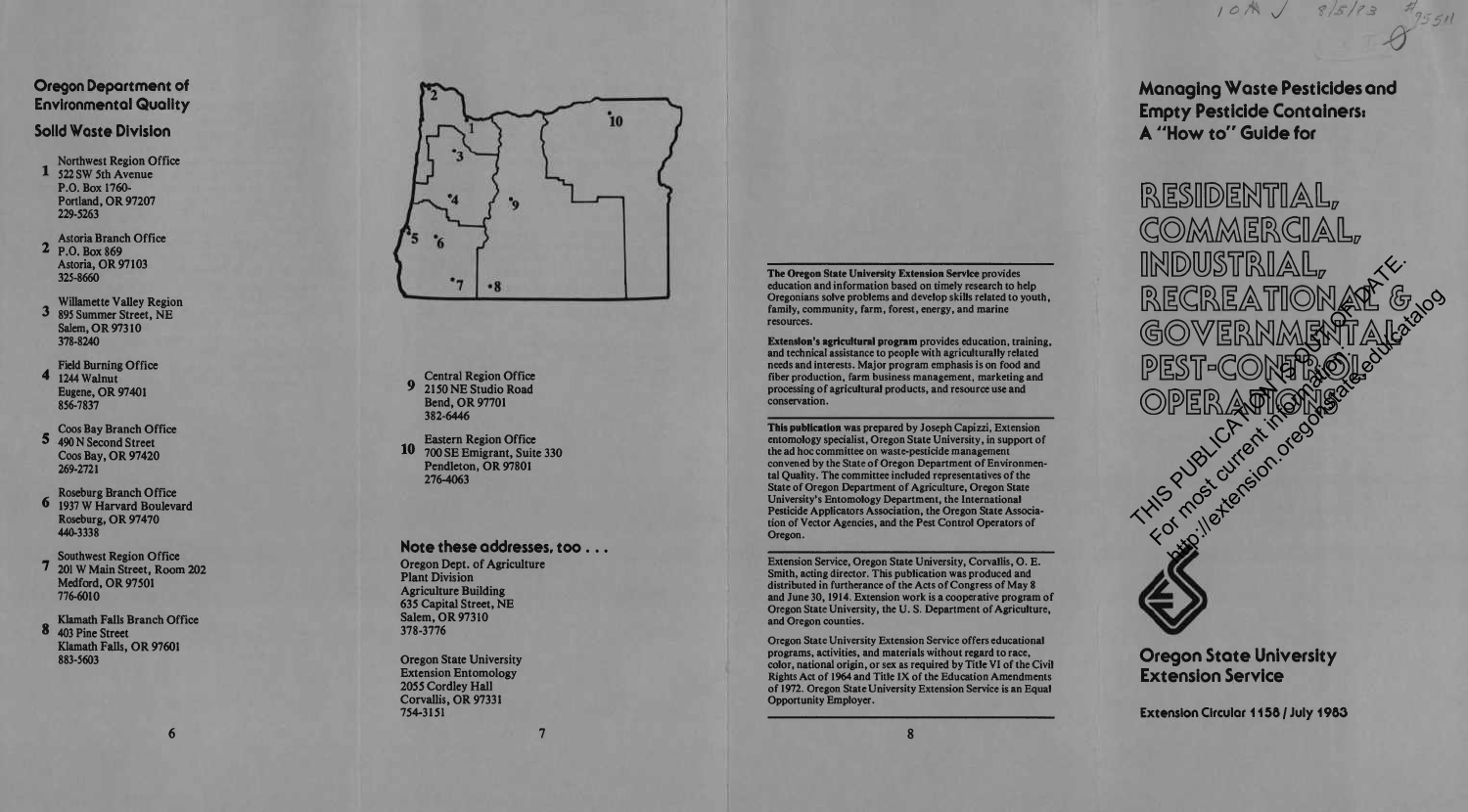**Environmentally sound management of waste pesticides and empty pesticide containers is in everyone's best interest. This publication describes techniques that can insure proper management. It was written for people who use pesticides in a variety of pest control operations such as: residential and commercial (termite control and application equipment rental businesses), industrial (weed control at tank farms and rail yards); recreational (turf maintenance at golf courses) and governmental (right-of-ways, vector, and predator control). The techniques described comply with Oregon Administrative Rules, 340-63-125,340-63- 130, and 340-63-135.**

#### **What is a waste pesticide?**

**Pesticides are materials that control weeds, insects, plant diseases, and such diverse animal life as nematodes, slugs, rodents, and predatory vertebrates.** *Waste* **pesticides are unwanted:**

- **• Pesticide formulations or products.**
- **• Surplus spray mixture, ultralow-volume (ULV) spray concentrate, dusts, granules, or baits remaining in the application equipment (such as tanks, hoppers, booms, hoses) after use.**
- **• Pesticide-contaminated water produced by cleaning the interior** surfaces of the pesticide application **equipment and empty pesticide containers.**
- **• Pesticide-contaminated water produced by cleaning the exterior surfaces of the application equipment.**
- **• Pesticide-contaminated absorbents, water, or other materials generated from cleaning up spilled material.**

 $\overline{2}$ 

### **Why is waste pesticide management so important?**

**Indiscriminate discharge of waste pesticide into the environment can harm people and contaminate surface or ground waters. Pesticide-contaminated water can also pose a hazard to nontarget organisms such as plants, beneficial insects, fish, and other aquatic life.**

### **How con the amount of waste pesticide be minimized?**

- **• Measure, mix, and load only enough pesticide to do the job. Apply all the pesticide onto the target area. If there is, by error or miscalculation, some leftover pesticide, collect it in a container (labeled as to its contents) and hold it for use in the next application.**
- **• Completely remove dry or liquid pesticide formulations from the containers. Drain containers holding liquids until dripping stops.**
- **• Using water (or another specified diluting agent), rinse empty containers at least three times or as often as required to make the rinse solution clear. Add the collected rinse fluid to the spray mixture.**
- **• Collect pesticide-contaminated water produced by cleaning the interior surfaces of the pesticide application equipment (such as the spray or mixing tanks, booms, hoses, or spray guns). Spray the collected mixture onto the previously treated area or use it for makeup water in a new batch.** mough pesticide to do<br>
onto the target area. If<br>
tion, some leftover<br>
ter (labeled as to its<br>
the next application.<br>
id pesticide formula-<br>
in containers holding<br>
id diluting agent),<br>
three times or as often<br>
where the set Suitaines information of the distribution of the distribution of the energy of the energy of the current internet in the energy of the space of the space of the space of the space of the space of the space of the space of

 $\overline{\mathbf{3}}$ 

#### **How should waste pesticide be managed?**

- **• Wash exterior of application equipment at the site where it is used or on your own property in such a way that wastewater will not enter wells, storm drains, drainage ditches, streams, creeks, lakes, or rivers.**
- **• Dispose ofsmall quantities of waste pesticide (up to <sup>1</sup> gallon or 10 pounds per month) at any landfill. Obtain the landfill operator's permission.**
- **• Dispose of any quantity of waste pesticide, including pesticide formulation or product, at an** *authorized* **chemical waste collection or disposal site. Contact the nearest Department of Environmental quality (DEQ) regional office for locations. (See pages 6-7 for addresses.)**

 $\bullet$  **Construct a waste pesticide containment and treatment system or develop other equivalent waste pesticide management methods. Contact the Department of Entomology at Oregon State University or the DEQ for design consideration. (See pages 6-7 for addresses.)** of the Contract of the Contract of the Contract of the Construct and the contract of the Construct and the contract of the Construct and the contract of the Construct and the contract of the Construct and the contract of t

## **How should empty pesticide containers be managed?**

- **• At the time of emptying,** *decontaminate* **rigid containers (such as cans, buckets, pails, or drums made of plastic, metal, glass, or fiber)** *by* **(1) jet or multiple rinsing; (2) visually verifying that the residues have been removed; and (3) crushing. If possible, also jet or multiple rinse nonrigid containers such as paper containers lined with plastic or foil.**
- **• Decontaminated metal containers can be recycled. Take them to the nearest scrap metal collection, metal-remelting, pesticide-manufacturing, distributing, or retailing facility that will accept them for recycling. Contact the facility for terms of acceptance.**
- **• Dispose of any decontaminated** *"danger—poison"* **(rigid and nonrigid containers and contaminated paper containers) at a DEQ** *authorized* **landfill. Obtain the landfill operator's permission. Contact the DEQ for a list of** *authorized* **landfills in your area. (See pages 6-7 for addresses.)**
- **• Dispose of decontaminated containers labelled** *"warning***—***caution "* **(rigid and non-rigid) at** *any* **landfill. Obtain the landfill operator's permission.**